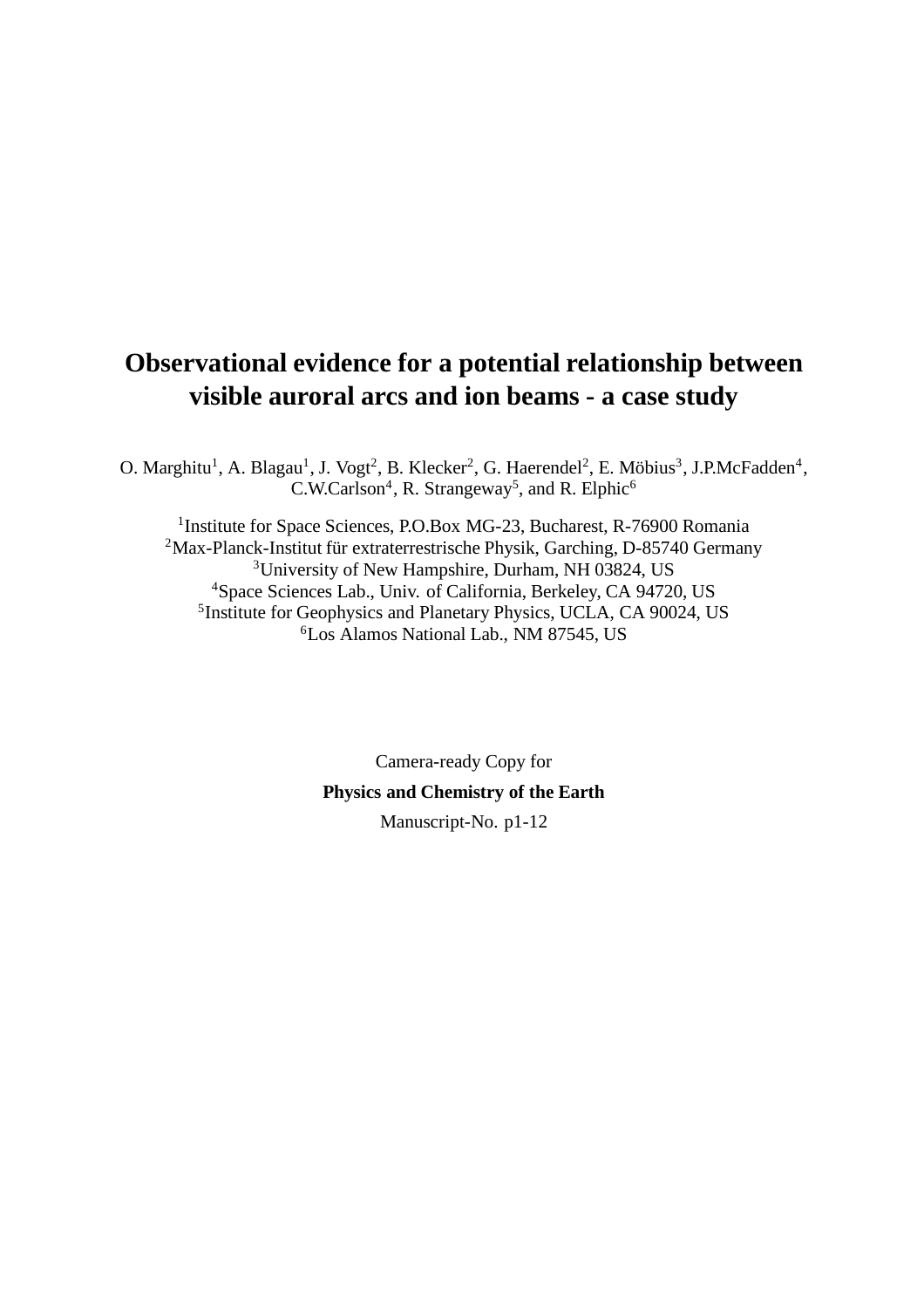# **Observational evidence for a potential relationship between visible auroral arcs and ion beams - a case study**

O. Marghitu $^1$ , A. Blagau $^1$ , J. Vogt $^2$ , B. Klecker $^2$ , G. Haerendel $^2$ , E. Möbius $^3$ , J.P.McFadden $^4$ , C.W.Carlson $^4$ , R. **Strangeway**<sup>5</sup> **, and R. Elphic**<sup>6</sup>

<sup>1</sup> Institute for Space Sciences, P.O.Box MG-23, Bucharest, R-76900 Romania

 $2$ Max-Planck-Institut für extraterrestrische Physik, Garching, D-85740 Germany

<sup>3</sup>University of New Hampshire, Durham, NH 03824, US

<sup>4</sup>Space Sciences Lab., Univ. of California, Berkeley, CA 94720, US

<sup>5</sup>Institute for Geophysics and Planetary Physics, UCLA, CA 90024, US

<sup>6</sup>Los Alamos National Lab., NM 87545, US

Received February 29, 2000 – Accepted June 30, 2000

**Abstract.** Ground optical data in conjunction with particle measurements from FAST orbit 1859 are presented. The satellite crosses the camera field of view for about 2.5 minutes. The recorded data show a large inverted-V with embedded ion beams, pattern most probably resulted from altitude shifts of the lower border of the acceleration region. The optical observations cover a longer period, and enable connection of satellite determined features with later developments of the auroral structure. On this longer time scale small enhancements in the energy flux pumped into ionosphere, coincident with ion beams, seem to amplify and evolve into fully developed visible arcs. Field aligned electron precipitation measured in front of the ion beams together with normal motion of the auroral structure contribute to building up a coherent scenario.

# **1 Introduction**

Optical data have been used for long in studies devoted to both large-scale (e.g. Akasofu, 1968; Anger and Lui, 1973) and small-scale features (e.g. Maggs and Davis, 1968; Meng, 1976) of the aurora.

One distinct topic, given constant attention along the time, refers to the energy source feeding the auroral display. Starting with the pioneering article of McIlwain (1960), the relationship between  $\sim 1 - 10$  keV electrons and the optical signature of aurora was intensively explored (for reviews see Arnoldy, 1974; Meng, 1978). More recently, conjugated studies using ground-based optical and satellite data showed quite convincingly the one-to-one relationship between the auroral arcs and the features of the electron spectra (e.g. Haerendel et al., 1994; Stenbaek-Nielsen et al., 1998).

However, to the knowledge of the authors, there is no study yet trying to establish a relation between ion beams and visible auroral arcs. To avoid confusion we emphasize that we refer to the upward current region. For the downward current

*Correspondence to:* O. Marghitu, marghitu@fast.nipne.ro

region the relation between ions and aurora has been studied since long time ago (for a review see Hultqvist, 1979).

This is not very surprising. Auroral luminosity is structured into arcs in the upward current region as a direct consequence of energetic electron precipitation. Although the ions take active part in various energization processes (e.g. Shelley et al., 1976; Sharp et al., 1977; Gorney et al., 1981; Reiff et al., 1988; André et al., 1998), the ion effects could be considered as "second order" with respect to light emission. Nevertheless, trying to relate auroral structures and ionospheric ions, in particular ion beams, could offer new insight to auroral processes. It is especially suited to try such an approach at present, when new generations of instruments give better access to small-scale phenomena.

We shall further present a conjunction event between a ground TV camera and the FAST satellite. On the shorter time scale of the satellite pass through the camera's field of view (FoV) the particle measurements suggest the altitude of the acceleration region (AR) changes, in accordance with recent results from FAST (Carlson et al., 1998; McFadden et al., 1999). On the longer time scale of the optical observation one can followthe development of the arc system which reveals a possible relation between ion beams and visible arcs.

# **2 Instrumentation**

# 2.1 Ground-based cameras

Auroral images were taken with three image-intensified CCD cameras, two of them, Aur-A and Aur-B, equipped with largeangle optics (86 $^{\circ}$   $\times$  64 $^{\circ}$ ), and one, Aur-D, equipped with narrow-angle optics  $(21^\circ \times 16^\circ)$ . During the observations reported here the cameras were operated with  $> 650$  nm edge filters. The images were stored on video tape, at a rate of 25/s if enough luminosity present. The exposure time could be adjusted to either a fraction or a multiple of 40 ms, the standard PAL TV norm. The raw optical data were later digitized to  $768 \times 576$  pixel arrays with 8-bit depth.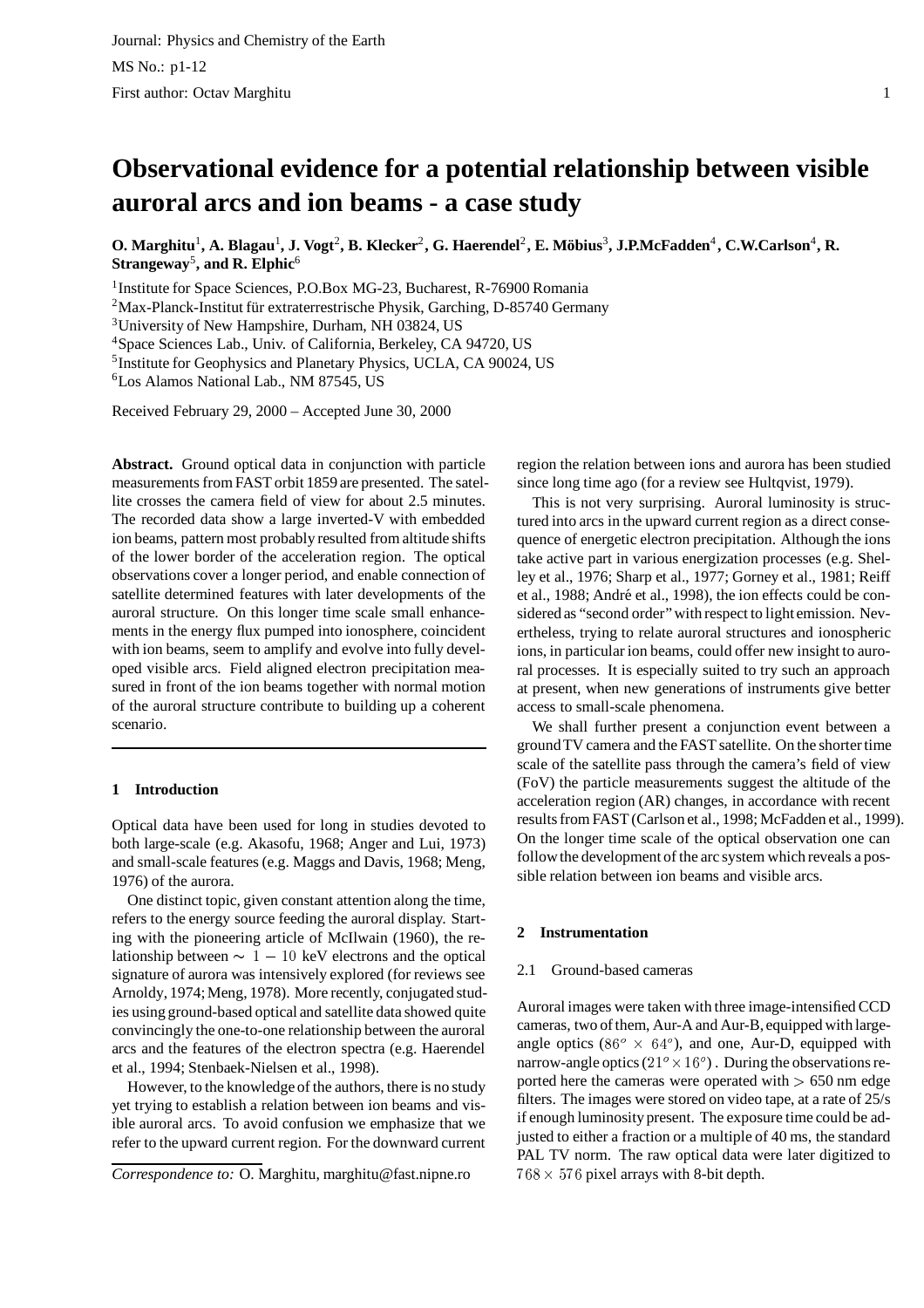

**Fig. 1.** Selection of auroral images, 1 minute apart, taken with Aur-A on February 9, 1997, UT 8:18–8:26. The North and East directions point roughly to the left and to the bottom, respectively. For better identification the frames are numbered sequentially. FAST crosses the camera's FoV in frames 4,5,6. For these frames the projection of the trajectory is indicated and the satellite's footprint is shown as a square. The limits of the ion beams seen by FAST are overplotted in all the frames (see text).

## 2.2 Satellite detectors

FAST is equipped with state-of-the art detectors, for bothplasma and field observations. The very high resolution permits a detailed study of small-scale phenomena, in particular of ion-beam events. For this paper we use data coming from the electron (EESA) and ion (IESA) spectrometers (Carlson and McFadden, 1998). The energy range of the two instruments is  $4 \text{ eV} - 30 \text{ keV}$  and  $3 \text{ eV} - 25 \text{ keV}$  respectively, divided into 48 channels. A complete energy sweep is done in 78 ms and a typical temporal resolution during the auroral oval crossing is 312 ms (4 energy sweeps are grouped together). The instruments ensure permanent full pitch-angle coverage, with a resolution of  $5.62^\circ$ . Data from the tri-axial flux-gate magnetometer (Elphic et al., 1998) were also used, to double-check the upward/downward character of the current.

## **3 Data description**

#### 3.1 Optical data

Ground images in conjunction with FAST were obtained on  $9<sup>th</sup>$  and  $13<sup>th</sup>$  of February '97, during an auroral campaign at Deadhorse (Lat.  $70.22^{\circ}$ , Lon.  $211.61^{\circ}$ ), Alaska. In this study we focus on the first event, which took place between UT 8:21:00 and 8:23:20. The optical data used come from Aur-A and cover a longer time interval, UT 8:18 - 9:14. A sequence of 9 frames, 1 minute apart, centered on the conjunction interval, is shown in Fig. 1. The 1 minute resulted by visual evaluation as a reasonable time-scale for the change of the auroral display. The frames are sequentially numbered in the upper right corner, for better readability. One can also read, in the upper left corner, the exposure time: "00" means 40 ms and "-01" means 20 ms. Note that the exposure time doubles for the last frame.

For the time period when FAST crossed the camera's FoV (frames 4,5,6) we indicated the satellite's footprint at ionospheric level (110 km). The instantaneous satellite's position is shown as a square (the mapping viewing-direction  $\leftrightarrow$ image-pixel was done by recording reference frames with bright, well-known stars). One can test that the FAST footprint is at the right place: the time for the maximum energy flux, as derived from brightness data, is close to that derived from EESA data (Fig. 2). Cross-correlation of the two data arrays produces a good agreement, within a limit of 2-3 s.

The energy fluxes in Fig. 2 are given in relative units. An absolute calibration of the cameras can also, in principle, be achieved. However, the footprint of FAST path is far from the magnetic zenith  $(45° \text{ maximum elevation while the magnetic})$ zenith is  $80^\circ$ ), so that brightness cannot be directly compared to energy flux. The off zenith trajectory of FAST is also the reason for the discrepancy, except for the maximum, between optical and electron data in Fig. 2.

On each frame in Fig. 1 the ion beams, as read in IESA data (see below), are identified with a letter: A ... D. For each ion beam the beginning and the end are indicated. Note that the satellite actually encounters ion beams between 8:22:04 and 8:22:57. Marking of all the frames is only meant to give a better idea about the temporal evolution of luminosity at the places where FAST is going to meet or has met the beams.

For presentation purposes a contrast-enhancement procedure— histogram-equalization— was applied (for details see Research Systems, Inc., 1995). At the same time this procedure partially compensates the loss of brightness when shorter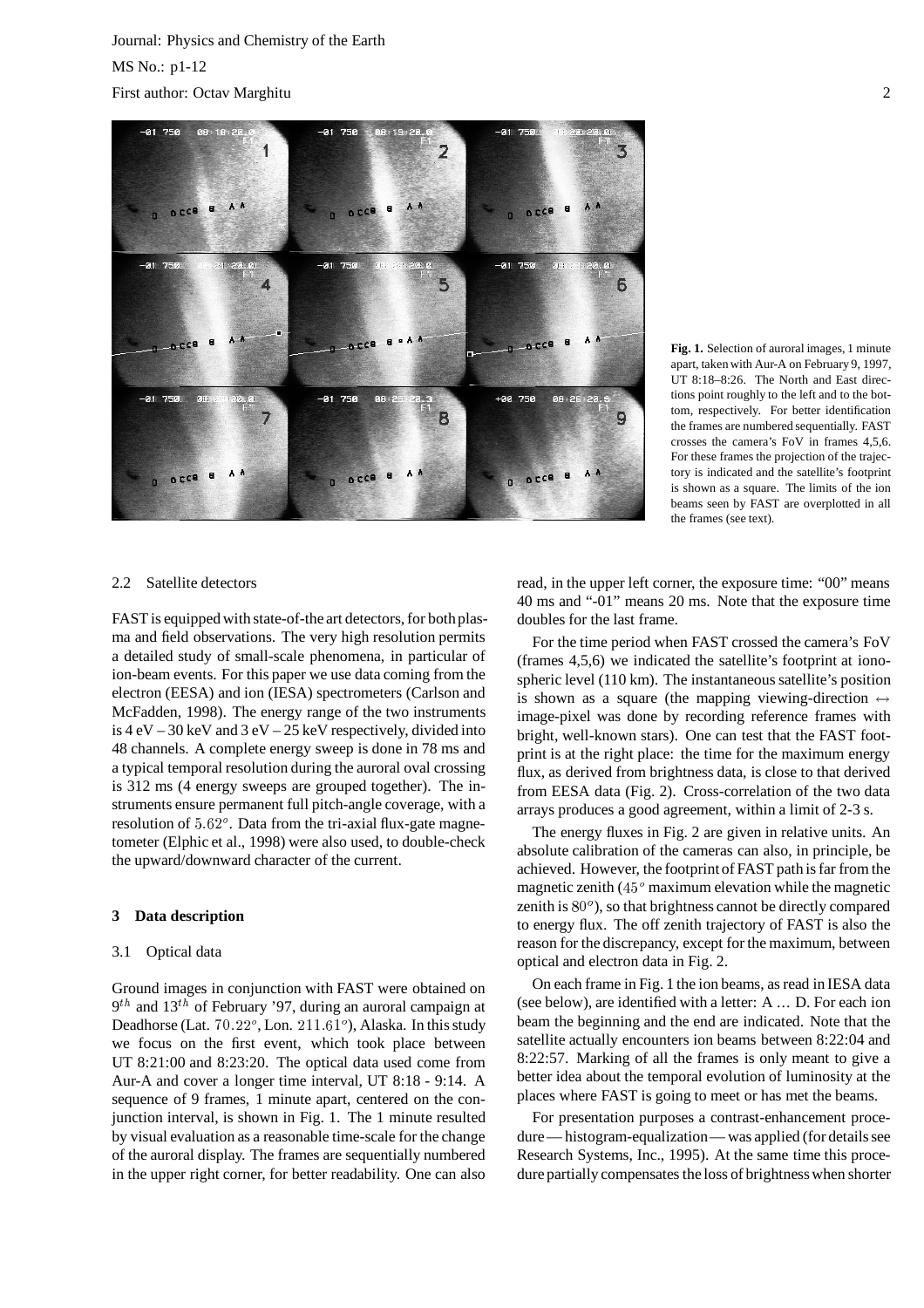

**Fig. 2.** The energy flux resulting from optical data compared to the energy flux resulting from particle data. The fluxes are represented in relative units, scaled to the maximum value.

exposure times are used and makes the low luminosity structures more evident (on the condition that the exposure time was nevertheless long enough to get something on the tape). The brightness profile, shown in Fig. 2, is not affected by this processing.

# 3.2 FAST data

During the conjunction FAST was near the apogee, at an altitude of 3800–3900 km. In the upper part of Fig. 3 we present particle and magnetic field data corresponding to the FAST crossing of the camera's FoV. Panels 1 and 3 show energy spectrograms for downgoing electrons and upgoing ions, while panels 2 and 4 show pitch-angle spectrograms for electrons and ions over the whole measured energy range. The most prominent feature in the spectrograms is a large inverted-V which encompasses a multiple ion-beam period. The peak energy is overplottedfor both electrons and ionsin the respective energy spectrograms, during the ion beam period. Panel 5 showsthe perturbationmagnetic field three components, oriented roughly N–S, E–W, and along-B. The small N–S and along-B variations correspond to E–W current-sheets, first downward and then upward, which agree well with the particle data.

Electron energy flux and field-aligned (FA) potential are given at the bottom of Fig. 3 for the inverted-V period. The energy flux is mapped at ionospheric level and the full-line curve is corrected to take into account the potential below the satellite during ion beam events:

$$
J_E^{corr} = (U_{above} + U_{below})/U_{above} \times J_E
$$

 $U_{above}$  is taken to be equal to the peak energy of the FA downgoing electrons.  $U_{below}$  is calculated the same way from ion spectra. The phenomenological limits of 1 erg/cm<sup>2</sup>s and 1 keV are overplotted in the respective energy flux and potential panels.



**Fig. 3.** FAST data, orbit 1859. **Top** Panel 1: Energy spectrogram for downgoing electrons. Panel 2: Electron pitch-angle spectrogram. Panel 3: Energy spectrogram for the upgoing ions. Panel 4: Ion pitch-angle spectrogram. Panel 5: The 3 components of the perturbation magnetic field. The dotted vertical cuts are done at the times of frames "4", "5" and "6" from Fig. 1. The full-line vertical cuts  $A \dots D$  show the times for the plots in Fig. 4. **Bottom** Panel 1: Electron energy flux into ionosphere, mappedat 110 km altitude. The full-line corrects the energy flux during the ion beam events by taking into account the the potential below the satellite. Panel 2: FA potential, bellow the satellite, above the satellite and total. The phenomenological thresholds of 1 erg/cm<sup>2</sup>s, respectively 1 keV, are also figured.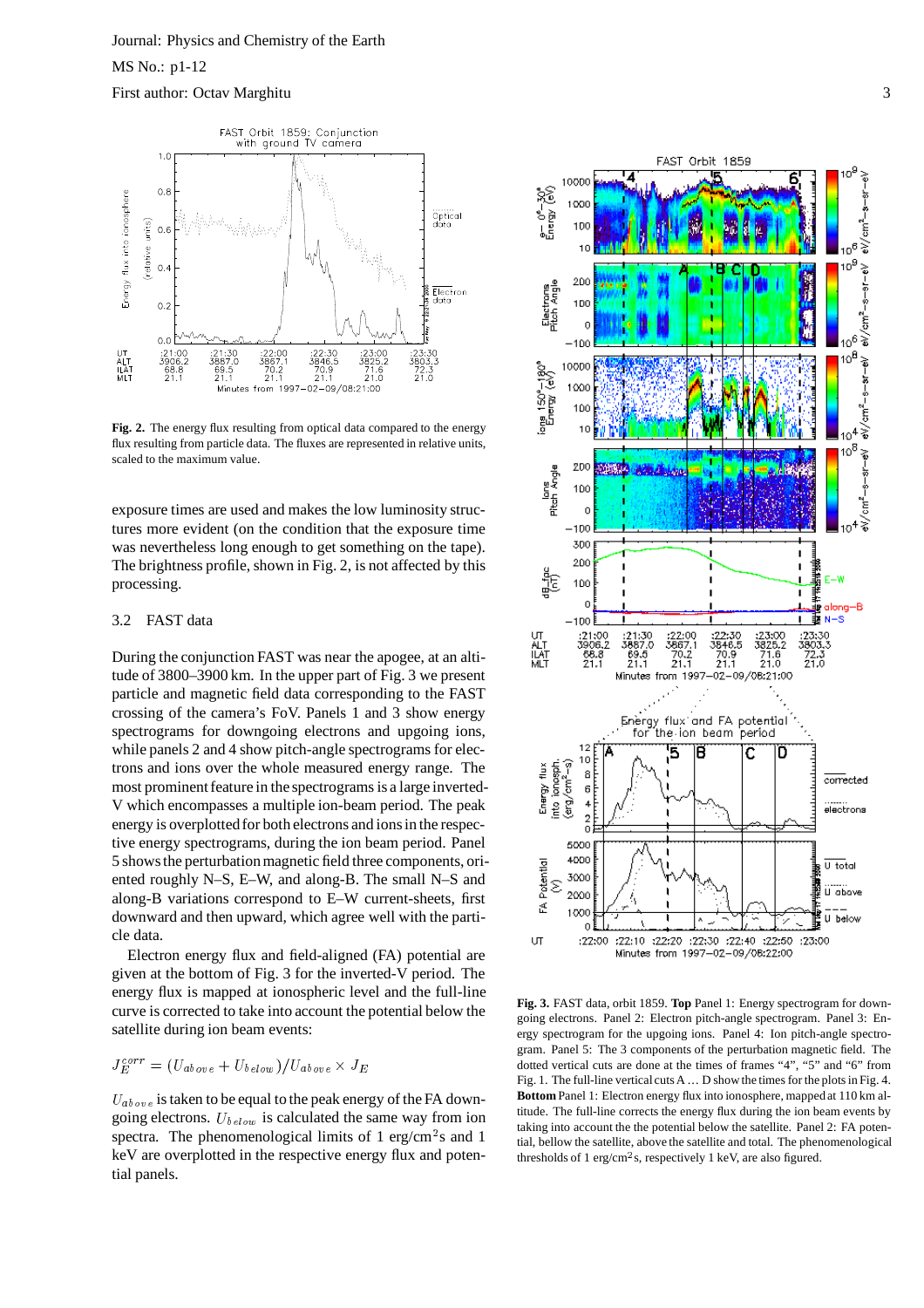#### **4 Discussion**

On the shorter time scale of the satellite overpass the auroral display is dominated by a large inverted-V arc, roughly 70 km large at ionospheric level (see Fig. 1, frames 4,5,6). The luminosity pattern shows little modification, except for a slow southward motion of the arc. This motion can be noticed by comparing the position of the arc southern edge across the above mentioned frames. The velocity of the motion can be estimated at about 100 m/s. We shall return to this value below.

The satellite data describe the auroral situation in much more detail. For the first part of the overpass one can note in Fig. 3 characteristic features of the downward current region: upward electron beams (panel 2), isotropic, except for the loss-cone, ion precipitation (panel 4), positive slope of the E-W magnetic component (panel 5). All these associate well with the diffuse luminosity area present in Fig. 1 at the southern (right) side. North of this region, between 8:22:00 and 8:23:20, the satellite enters the upward current region, in agreement with the large scale current pattern for the evening sector (Iijima and Potemra, 1978) and crosses a large inverted-V, with embedded ion beams. The repeated encounter of ion beams associated with the optical observation which show a stable situationduring the satellite's crossing, suggest that the altitude of the lower border of the AR changes along the satellite path, alternatively passing above and below it, which seems to be a relatively common behavior at the FAST altitude (McFadden et al., 1999, in particular plate 9).

However, on the longer time scale of the image sequence presented in Fig. 1 one can see that the situation is no longer as stable. The auroral display evolved, from one root-arc to a multiple-arc structure. The increased exposure time is partly responsible for the better visibility of the structure multiplicity in the last frame. Nonetheless, as one can see by inspecting the other 8 frames, where the exposure time remained constant, there is a clear evolution independent of instrumental reasons.

As a first step towards establishing a closer connection between the satellite and the optical observation let us look in more detail to the bottom panels of Fig. 3. One can immediately note the close similarity between the energy flux and total implied potential,  $J_F^{corr}$  and  $U_{total}$ , in good agreement with the adiabatic theory of auroral energization (e.g. Knight, 1973; Lyons et al., 1979; Lyons, 1980; Fridman and Lemaire, 1980) and with the large inverted-V character of the auroral structure. An interesting aspect is revealed when relating the data to the phenomenological limits of 1 erg/cm<sup>2</sup>s and 1 keV. The first one corresponds roughly to the visibility threshold, when looking into the zenith, while the second one is mentioned in various papers as a threshold in auroral electron precipitation(see Semeter et al., 2000, and references therein). It is obvious that both the energy flux and the FA potential come above the respective thresholds at roughly the same time. Incidentally, if one calculates the FA conductivity,  $K = J_E/U^2$ , lin resulting from these two values, one gets  $10^{-9}$  S/m<sup>2</sup>, a typical value for stable arcs (Olsson et al., 1998, table 1), as it is

also our arc, at least for the duration of the satellite pass.

If we now look more carefully, we can see that, apart from the main arc, there are other two small enhancements of the energy flux, around 22:43 and 22:53 (labeled C and D, in correspondence with the ion beams). They are not visible in the luminosity pattern during the satellite overpass, due to the off zenith position and the short exposure time, set to accommodate the bright main arc. However, about three minutes later (frame 8 in Fig. 1), two new arcs become visible at the respective positions C and D. It is more than plausible that the two energy flux enhancements evolved into fully developed, visible arcs.

More insight to this presumed evolution can be gained by focusing our attention on the ion beams. As an immediate remark, the bottom panels of Fig. 3 suggest a correlation between the ion beam energy and the total potential drop, as well as the association of the ion beams with gradients in the total potential and energy flux. The suggested connection between the evolution of the luminosity pattern and the enhancements in energy flux snapshoted by FAST would thus be extended to ion beams. Such a feature seems to be, however, rather peculiar to the case under study, and is not supported by other FAST data, which apparently shows no correlation between the ion beams and the total potential drop or gradients in this potential drop (McFadden et al., 1998).

Nonetheless, taking into account the optical evidence, it is worth deepening the exploration of the ion beams. A common important feature is the presence of FA electron precipitation just in front of each beam, which is best seen in energy– pitch-angle contour plots. Figure 4 shows a selection of such diagrams, which respectively correspond to the A ... D cuts in Fig. 3. It is necessary to mention that **a)** these are not the only measurements showing FA precipitation along the satellite path and **b)** the extension of such periods varies between about 1 s., in front of beam A, up to about 4 s., completely covering the period between beams B and C. Keeping these two facts in mind we shall further analyze the significance of the FA precipitation preceding the ion beams.

 $\alpha^2$ , liminary analysis show in addition that during ion beam peri-Association of FA electrons and upgoing ions has already been observed by the S3-3 spacecraft (Temerin et al., 1981; Mizera et al., 1982; Redsun et al., 1985). The sequential appearance of the electrons and ions was interpreted as happening on opposite sides of electrostatic shocks. Later McFadden et al. (1986) attributed FA electron precipitation at the edge of an arc to cold ionospheric electrons convected above the AR and subsequently energized by the FA potential drop. Such a mechanism would imply an electron distribution with a monoenergetic peak, which wouldmatch quite well with the sample data in Fig. 4. One apparent difficulty is that only the first FA burst appears at the edge, all the others come under the large inverted-V. This difficulty can be overcome by taking into account the varying altitude of the lower border of the AR, which makes possible a similar mechanism each time FAST passes from below this lower border to above it. Preods the upper border of AR comes quite close to the satellite, so that accelerated electrons have just a short way to travel up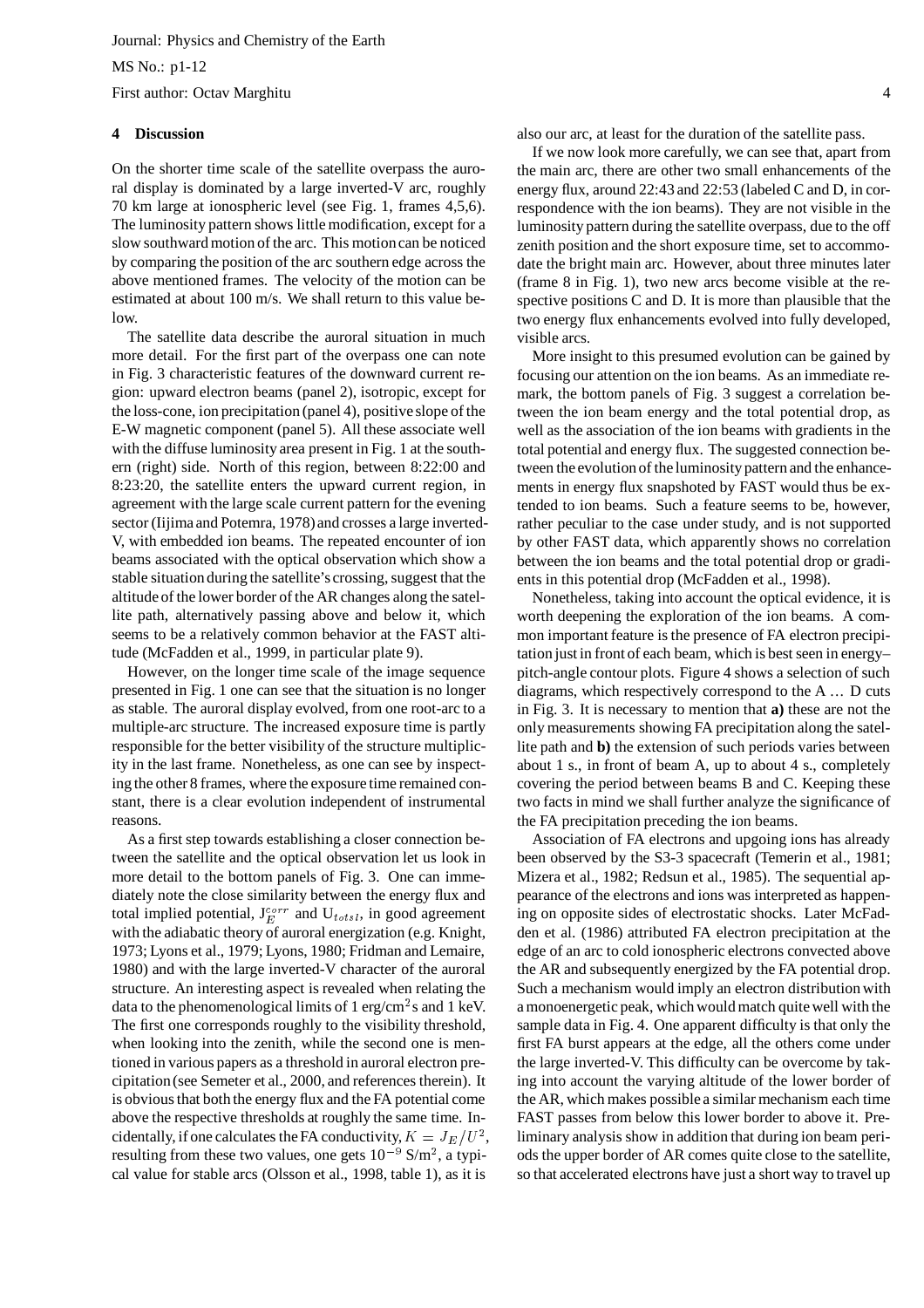

**Fig. 4.** Energy–pitch-angle distribution snapshots for electrons, shortly before each of the four ion beams.

to detection, which prevent the frequently observed flattening of the distribution.

Further support to a coherent view of the observed optical and particle features comes when considering the estimated 100 m/s normal velocity of the auroral structure. In a series of papers Haerendel (1989, 1994, 1999) suggested a model for the acceleration of the auroral particles which naturally implies the normal motion of the arc. In this model the kinetic energy of the electrons is supplied by conversion of magnetic energy, at the level of the AR. If the input energy is larger or smaller than the output energy, the auroral current circuit expands or shrinks, which produces the motion of the arc. Ionospheric plasma is thus accelerated at the leading edge of the arc, appearing as FA electron precipitation, coming from above, and ion beams, coming from below. The predicted proper motion of the arcs is in close agreement with the experimental measurements (Haerendel et al., 1993; Frey et al., 1996), but one hasto be careful when comparing to the model: the normal velocity refers to the motion of the arc in the reference system of the ambient plasma, i.e. in order to get it one has to subtract the plasma velocity - e.g. radar determined from the velocity of the arc. There is no radar measurement available for the period and location referred to in this study, but except for this the data are in good agreement with the model.

As a final point, the main goal of this study is to show observations suggesting that a more than accidental connection could exist between visible auroral arcs and ion beams. To put the observation on a sound basis, work is currently done towards a full exploiting of the information contained in the distribution functions provided both by the EESA / IESA spectrometers, as well as by the mass spectrometer aboard FAST (TEAMS, Klumpar et al., 1998). Important results which are expected from the detailed analysis of the distribution functions include a good identification of the various plasma populations and a reasonable evaluation of the altitudinal limits of the AR, implicitly of the electric field distribution along the magnetic field line.

# **5 Concluding remarks**

Optical data froma ground-based camera, in conjunctionwith FAST data, for one auroral overpass, were investigated. The satellite data were interpreted in terms of the altitude shift of the lower border of the acceleration region. FA electron precipitationin front of the ion beams is consistent both with this altitude variation and with the normal motion of the arc, visible in the optical data. Following the luminosity pattern on the longer time scale of the optical observation suggests a possible relation between ion beams and visible auroral arcs.

*Acknowledgements.* The contributionof Harald Frey to optical data processing is gratefully acknowledged. Two of the authors (O.M. and A.B.) acknowledge support from Max Planck Society and from the Romanian Agency for Science, Technology, and Innovation (contract Nr. 7/1997 Aad 251/1999- ISS). O.M. acknowledges also useful discussions with Joshua Semeter, Thomas Leutschacher and Andris Vaivads, as well as constructive criticism from the referee.